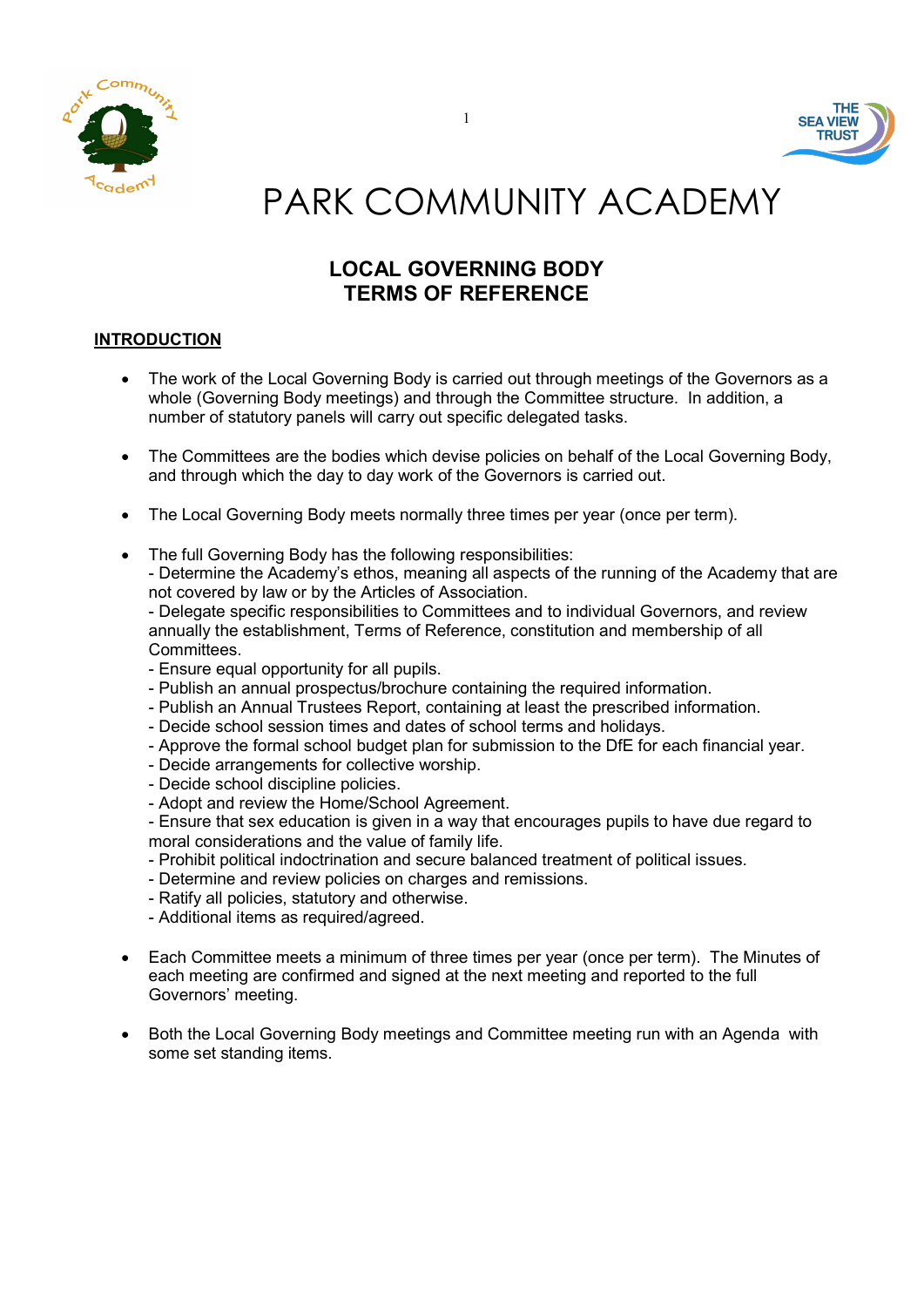#### MEMBERSHIP AND CONDUCT

- The Terms of Reference of each Committee of the Local Governing Body must be approved by the full Governing Body and reviewed each year. The Terms of Reference provide the sole, agreed framework within which each committee operates.
- Each Committee will be composed of a *minimum* of four Governors. The Headteacher is an ex-officio member of each Committee and each Committee should have at least three other Governors.
- The membership of each Committee will be agreed on an annual basis at the first meeting of the full Governing Body in the Autumn Term.
- The Chair of each Committee is elected by the full Governing Body on an annual basis at the first meeting of the full Governing Body in the Autumn Term. No Governor employed by the Academy will act as a Chair to the Committee. In the absence of the Chair, the Committee will elect a temporary replacement from among the Governors (who are not employed by the Academy) present at the meeting.
- The Governing Body elects the Clerk to the Committee. In the absence of the Clerk, the Committee will elect a replacement for the meeting.
- The quorum for each Committee is fixed at three Governors, which will not include the Headteacher or his/her representative.
- Each Committee will meet as often as necessary to fulfill its responsibilities and at least once per term.
- The Clerk to the Committee will circulate an agenda for each meeting and papers at least 5 days prior to the Committee meeting.
- Attendance at each Committee meeting, issues discussed and recommendations for decisions will be recorded. The Clerk to the Committee will forward the written record to the Governing Body in sufficient time for inclusion on the agenda and papers of the next meeting of the full Governing Body. This is to meet statutory requirements, to provide information to the full Governing Body and to seek ratification of decisions and recommendations.
- The Chair of the Committee will be responsible for giving an oral summary of the Committee's deliberations if necessary at the full Governing Body's meetings.
- Each Committee is authorized to invite attendance at its meetings from person(s) to assist or advise on a particular matter or range of issues, including Local Authority representatives and members of the Academy staff who are not Governors.
- Any Governor may attend any meeting of a Committee.
- Only Governors who are members of the Committee may vote at Committee meetings. Where necessary, the elected Chair of the Committee may have a second or casting vote.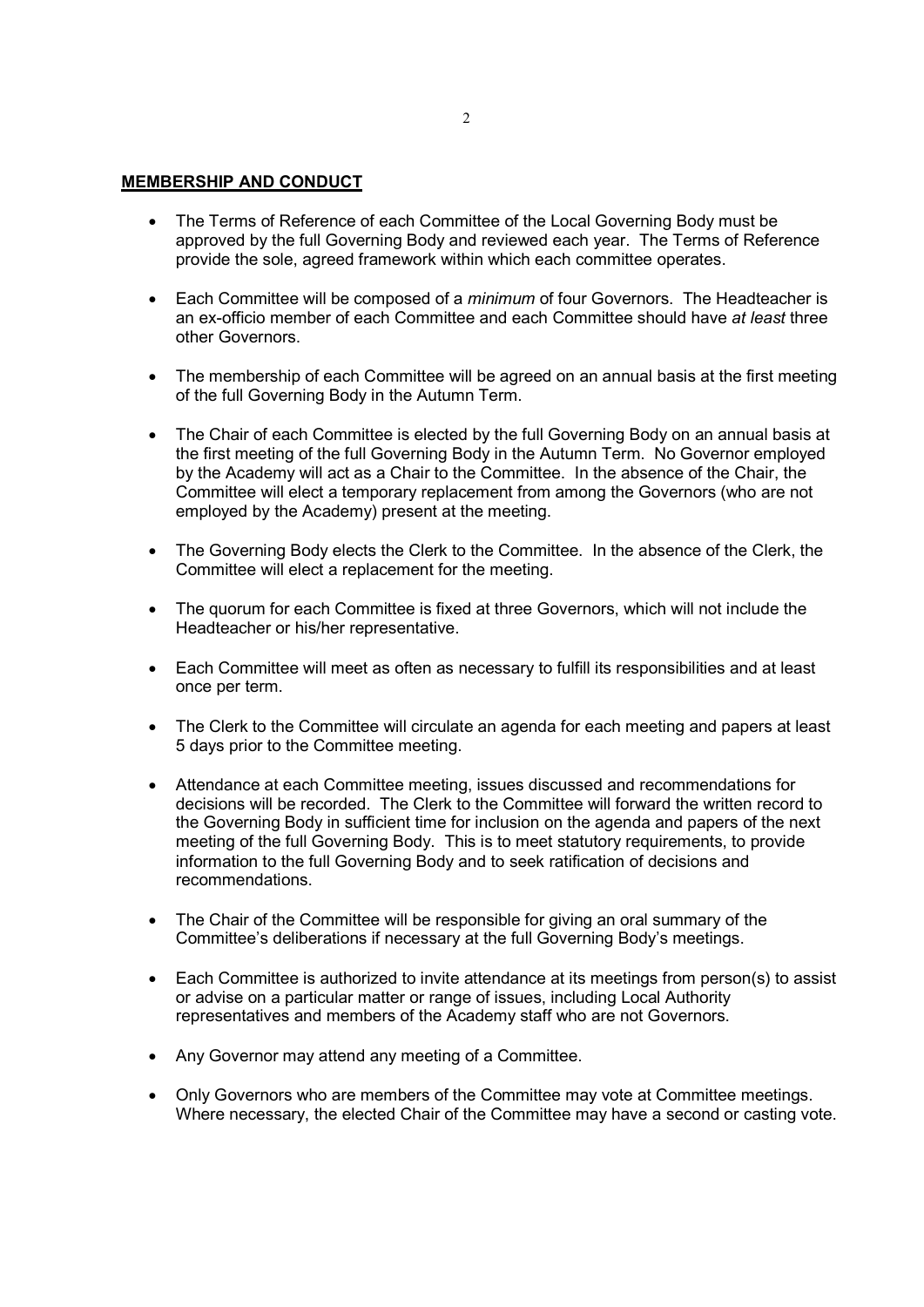• In the event of a need to make genuinely urgent decisions between meetings on matters falling within the remit of the Committee, the Chair of Governors, in consultation with the Headteacher and Chair of the Committee, will take appropriate action on behalf of the Committee. Any decisions taken and the reasons for urgency will be explained fully at the next meeting of the full Governing Body.

## AGENDA AND MINUTES

- The Chair, in consultation with Committee members, shall decide on the agenda for each meeting.
- Governors wishing to place items on the agenda must notify such items to the Chair of the Committee at least 10 working days in advance of the meeting.
- The Agenda and accompanying papers for the forthcoming meeting shall be distributed to all Governors (not just members) at least 5 days prior to the meeting. All agendas shall be in a set format and either posted or emailed to Governors.
- Chairs, may, at their discretion, permit an item which is both urgent and important to be included without prior written notification. Such instances should be rare and challenged by the Chair before agreeing to its inclusion.
- Committees shall refer strategic issues to the full Governing Body for decision.
- Minutes of meetings shall be presented in a set format and shall make it clear what action is to be taken, by whom and when. Confidential items shall be recorded separately as 'confidential'.
- Minutes of a Committee meeting shall be presented at the next full Governing Body meeting.
- Where a decision is to be agreed at a meeting, the item shall remain on subsequent agendas under 'Matters Arising' until such time as the meeting is assured that the decision has been fully implemented or completed, to ensure that the decision is followed through.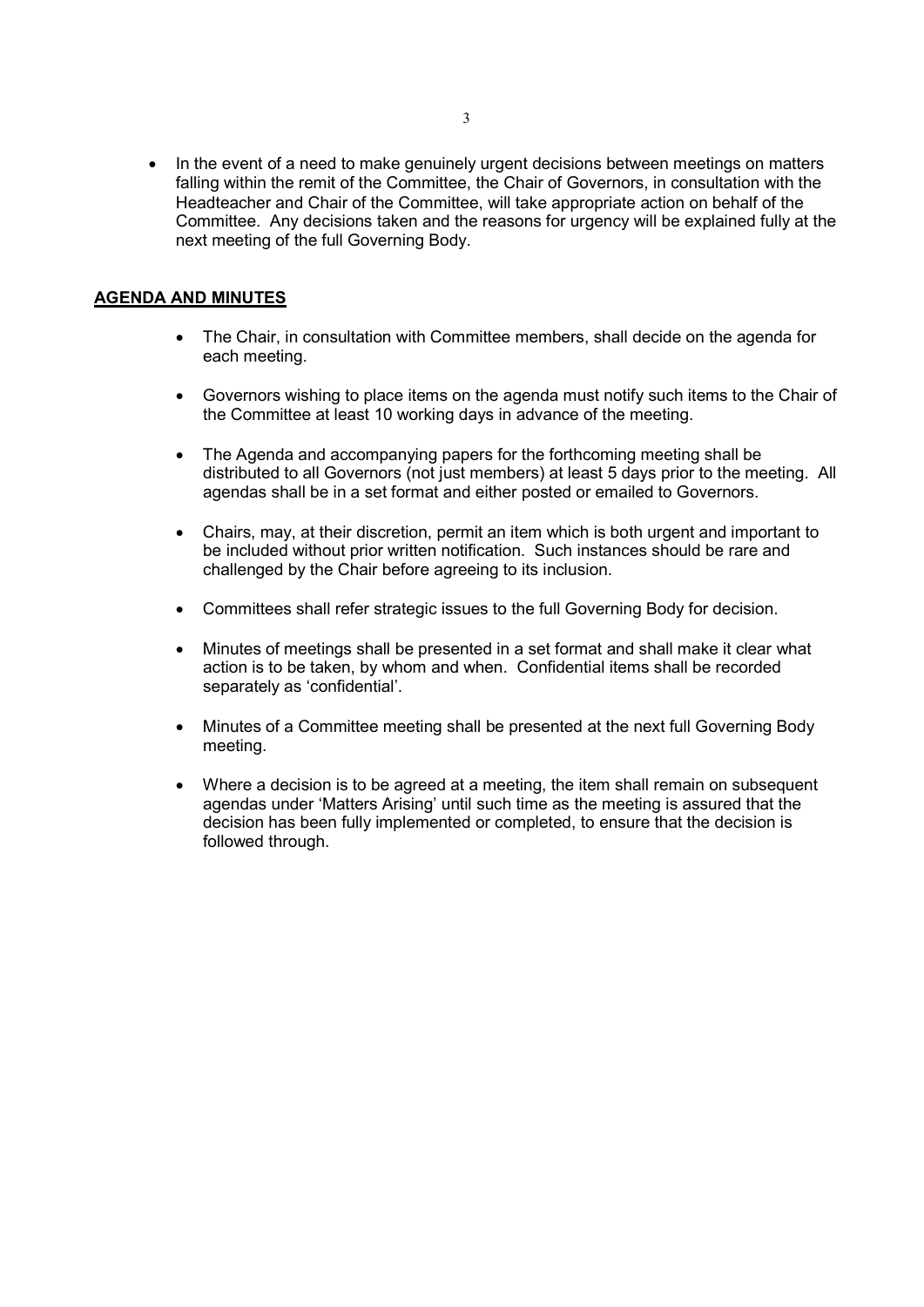## WORKING BETWEEN COMMITTEES

- In performing their various tasks, Committees shall make use of working groups in cross committee activity.
- Where necessary, two or more committees may hold joint meetings in achieving cross Committee tasks.

## **CONFIDENTIALITY**

- All detailed discussions in meetings shall be regarded as confidential to Governors.
- Unless separately recorded and clearly marked 'confidential', all papers and approved Minutes are public documents.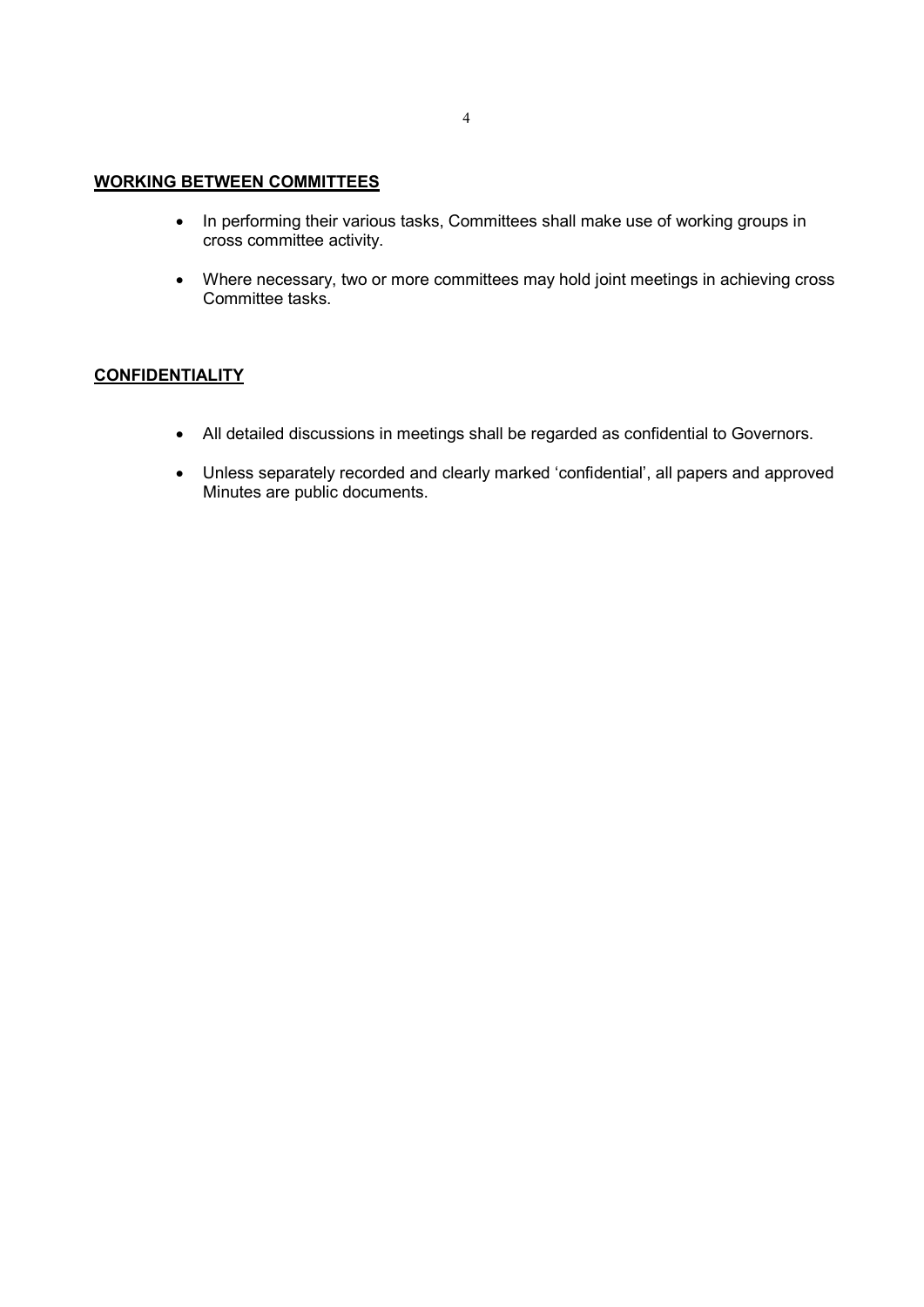## Finance, Audit, Risk and Resources Committee

This Committee assists the decision making of the Governing Body by enabling more detailed consideration to be given to the best means of fulfilling the Governing Body's responsibility to ensure sound management of the Academy's finances and resources, including proper planning, monitoring and probity.

The Committee are to make appropriate comments and recommendations on the management of the Academy's finances, audit, risk and resources to the Governing Body on a regular basis.

## MEMBERSHIP:

1. The Committee shall consist of a minimum of three Governors, plus the Headteacher and the Academy Finance Lead.

2. The Committee shall have such co-opted non-voting members as the Governing Body shall appoint. It is the aim of the Committee that each meeting shall usually have a coopted member invited who will be able to contribute to the business of the meeting.

3. The number of voting members at any one meeting must exceed that of non-voting members.

## QUORUM:

The quorum shall be three Governors, and does not include the Headteacher.

## MEETINGS:

- 1. The Committee shall meet at least once a term and otherwise as required.
- 2. At least one week's notice should be given when convening a meeting and Agenda's and supporting papers be circulated five days prior to the date of the meeting.

## RESPONSIBILITIES:

#### Finance & Audit

- Consider the Academy's indicative budget, notified annually by the EFSA, and to assess its implications for the Academy, in consultation with the Headteacher, in advance of the financial year involved, drawing any matters of significance or concern to the attention of the full Governing Body.
- Consider and recommend acceptance/non-acceptance of the Academy's budget, for the start of each financial year (September – September).
- Contribute to the formulation of the Academy's Improvement Plan, through the consideration of financial priorities and proposals, in consultation with the Headteacher, with the stated and agreed aims and objectives of the Academy.
- Receive and make recommendations on the broad budget headings and areas of expenditure to be adopted each year, including the level and use of any contingency fund or balances,, ensuring the compatibility of all such proposals with the development priorities set out in the Academy Development Plan.
- In line with the Trust Scheme of Delegation, approve spend within agreed limits.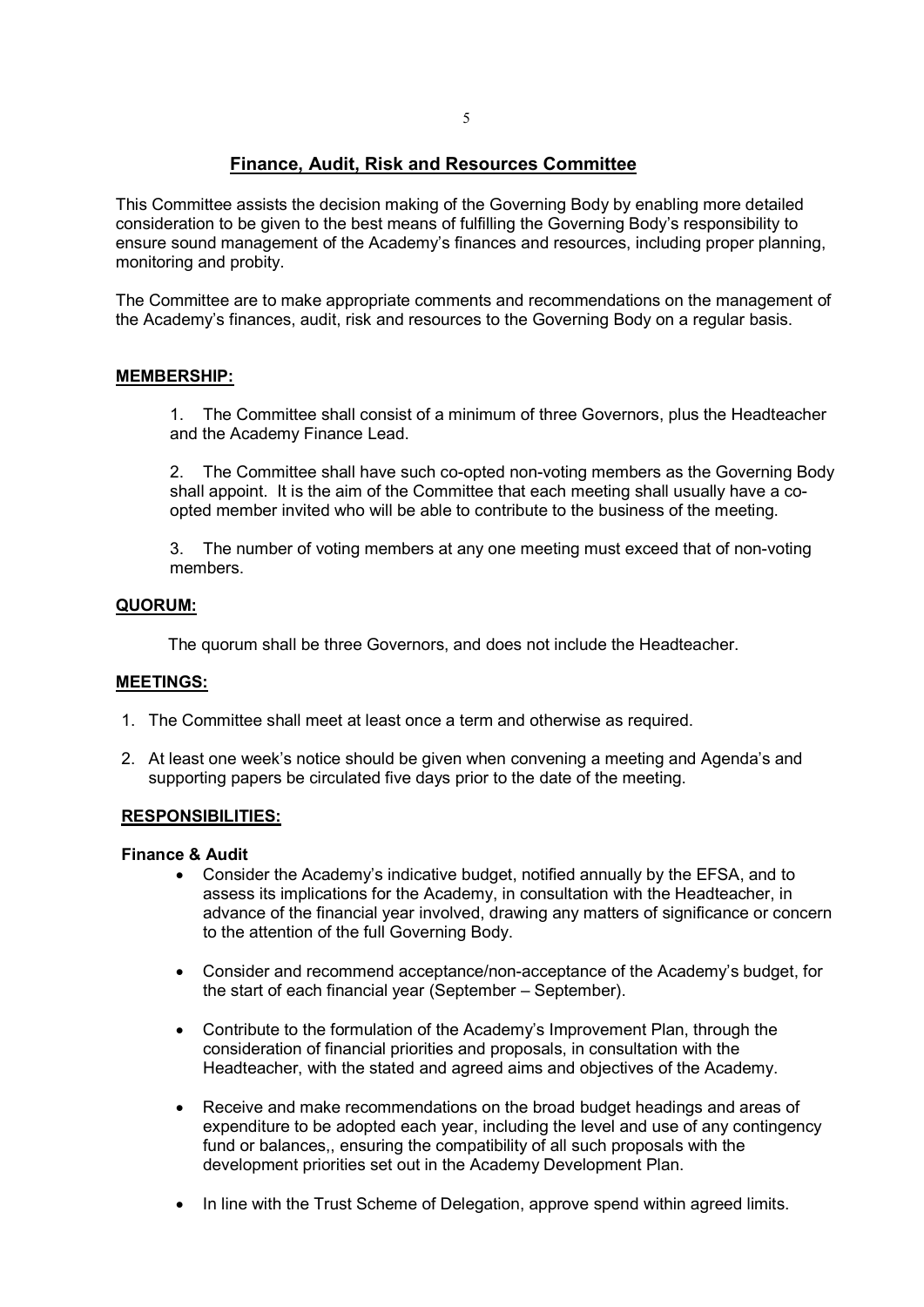- Liaise with, and receive reports from external sources as appropriate, and make recommendations about the financial aspects of matters being considered.
- Monitor and review expenditure on a regular basis and ensure compliance with the overall financial plan for the Academy, and with the financial regulations of the EFSA, drawing any matters of concern to the attention of the Governing Body.
- Monitor and review procedures for ensuring the effective implementation and operation of financial procedures, on a regular basis, including the implementation of bank account arrangements and, where appropriate to make recommendations for improvement where necessary.
- Prepare the Trustees Report to form part of the Statutory Accounts of the governing Body and for filing in accordance with the Companies Act requirements.
- Receive Auditors' reports and to recommend the Governing Body action as appropriate in response to audit findings.
- Develop and recommend to the Governing Body policies on charging, lettings and contracts that are in accordance with the Academy Financial Regulations and advise Governors on the financial implications of adopting certain policies.
- Recommend to the Governing Body whether to enter into contracts with external parties.
- Ensure the return of financial statements as directed by the EFSA June-December – External Audit of Accounts July – Draft Budget Forecast Return to EFA

## **Buildings**

- Follow the policies and directives of the DfE/EFSA and other relevant statutory authorities concerning the upkeep of buildings and land.
- Ensure that the conditions of the premises and grounds are monitored and receive regular reports.
- Ensure that resources are available to implement the repair and maintenance policies.
- Prepare a statement of priorities for maintenance and development in conjunction with the Headteacher.
- Receive regular reports on the general maintenance of the premises and grounds and inform the Governing Body of the effectiveness of any planned maintenance programmes.
- Approve costs and arrangements for maintenance, repairs and redecoration within the budget allocation.
- Oversee the preparation, implementation and monitoring of premises related contracts.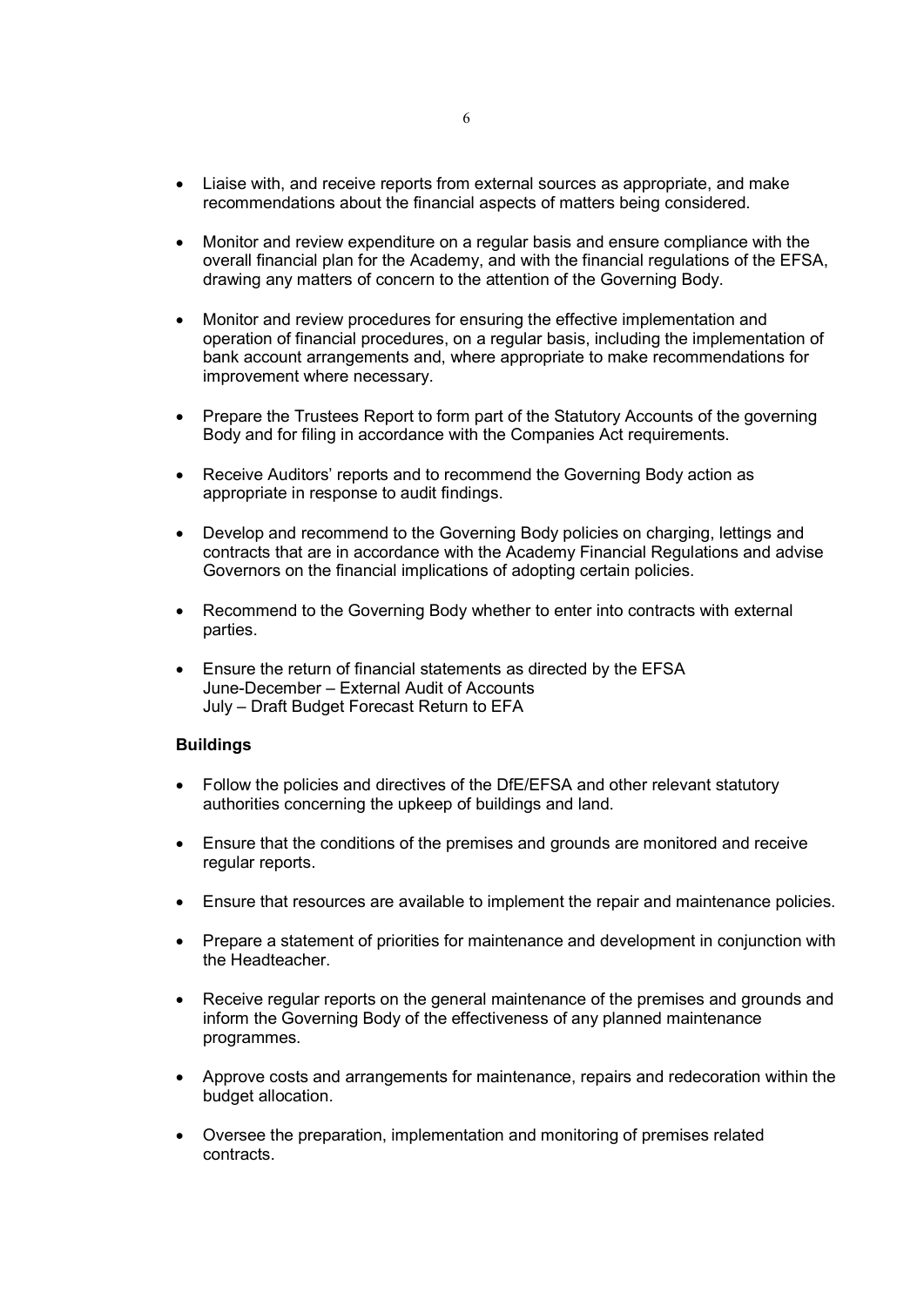- Consider and advise the governing Body on matters relating to the efficient and effective use of the premises and grounds.
- Draft and review the Academy's Disaster Recovery Plan, and make recommendations to the Governing Body.
- Establish arrangements to enable the continuing regular review of security to be undertaken and make recommendations to the Governing Body.
- Be aware of the extent of insurance cover on premises and equipment.
- Additional items as required.

#### Health and Safety

- Recommend to the Governing Body the setting up of procedures for implementing the Health and Safety Policy and thereafter ensuring those procedures are followed.
- To review safety measures and to advise the Headteacher and Governing Body of any necessary changes to those measures.
- To ensure that there are arrangements in place for the dissemination of information on Health and Safety matters to staff and pupils.
- To receive reports of accidents and dangerous occurances and to draw the attention of the full Governing Body to any necessary preventative/remedial action.
- To receive reports from the Multi Academy Trust, Health and Safety representatives and external Health and Safety agencies.
- To ensure that arrangements are in place to protect the health, safety and welfare of staff, pupils, and visitors to the School, and to review these as necessary.
- To receive auditing and monitoring reports and advise the Governors and headteacher of any necessary preventative and/or remedial action arising from those reports.
- To assist in the regular reviews of the school Health and Safety Policy.
- Additional items as required/agreed.

#### Risk

- Prepare and review the Academy's Risk Management Plan on an annual basis.
- Identify any areas of risk and make recommendations to mitigate the level of risk.
- Review the policy and provision for Pupil Welfare/Child Protection/Safeguarding/Behaviour Management
- Monitoring reports by the link governor for Safeguarding and Behaviour Management will be discussed at Full Governors' Meetings.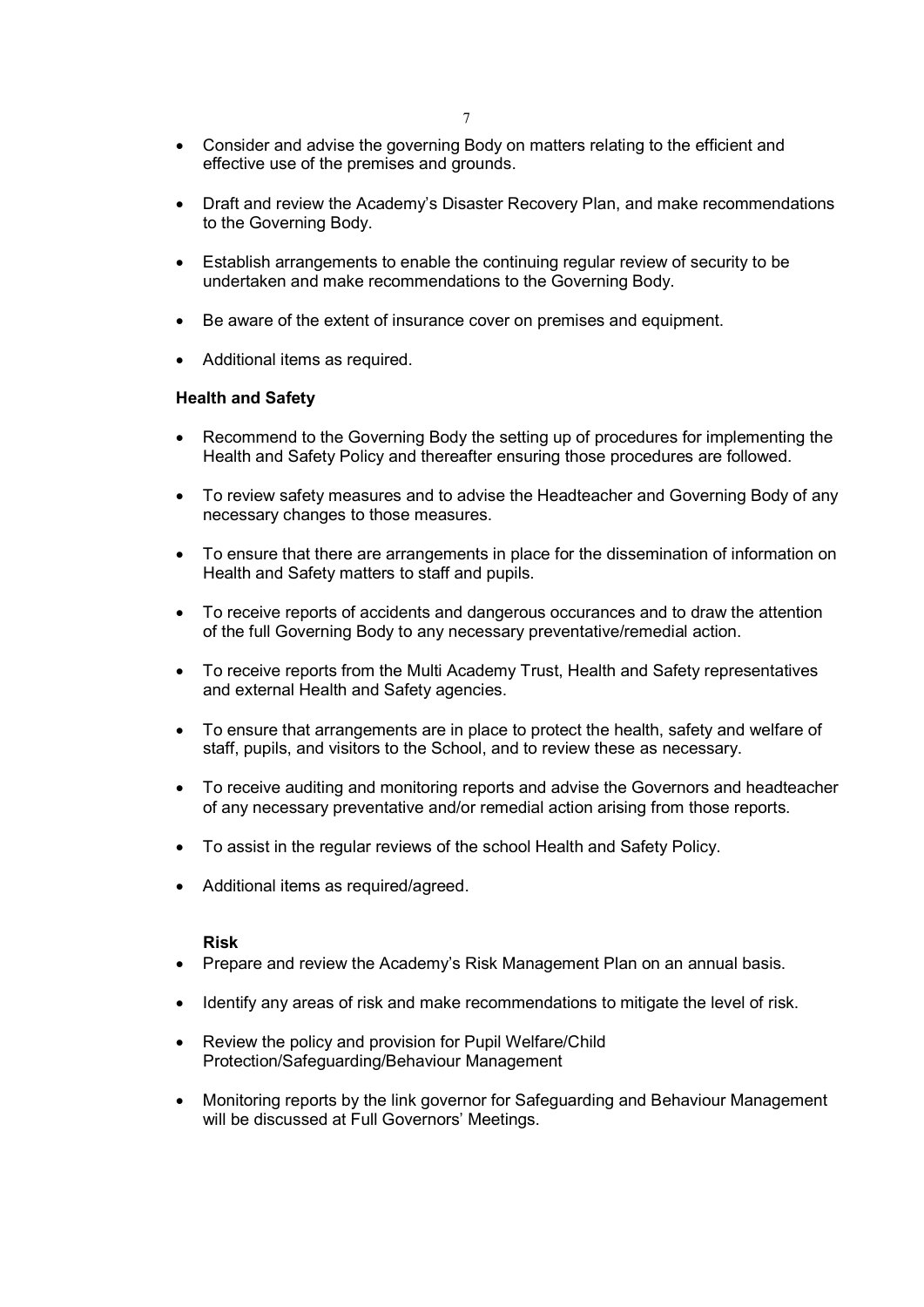## Staffing/Personnel

- Consider the Headteacher's recommendations and decide, within the resources available to the Governors, how many teaching and non-teaching staff should be employed.
- Draft and keep under review a policy statement on staff consultation for approval by the Governing Body and to undertaken any formal consultations on staffing and personnel matters.
- Review and recommend to the Governing Body for adoption, policies and procedures for dealing with such issues as discipline, grievance, capability and equal opportunities and to ensure dissemination of the information to staff.
- Draft and review a staffing structure in consultation with the Headteacher.
- Approve and review annually the staff training and development plan.
- Review staff work/life balance, working conditions and well being, including the monitoring of absence.
- Draw up for approval by the Governing Body all Personnel Policy documents required including: Equal Opportunities Condition of Service Directed Time Health and Safety of Employees Leave of Absence Supply Cover Professional Development INSET **Induction** Disciplinary/Capability Procedures
- Delegate to the Headteacher and one or more Governors to carry out all procedures for the appointment of new teaching staff.
- Delegate to the Headteacher or his/her representative the appointment of all other non teaching staff.
- Delegate to the Headteacher all provision of supply cover of under one term's duration.
- Ensure that appropriate contracts of employment are issued to all staff and that appropriate job descriptions are in place.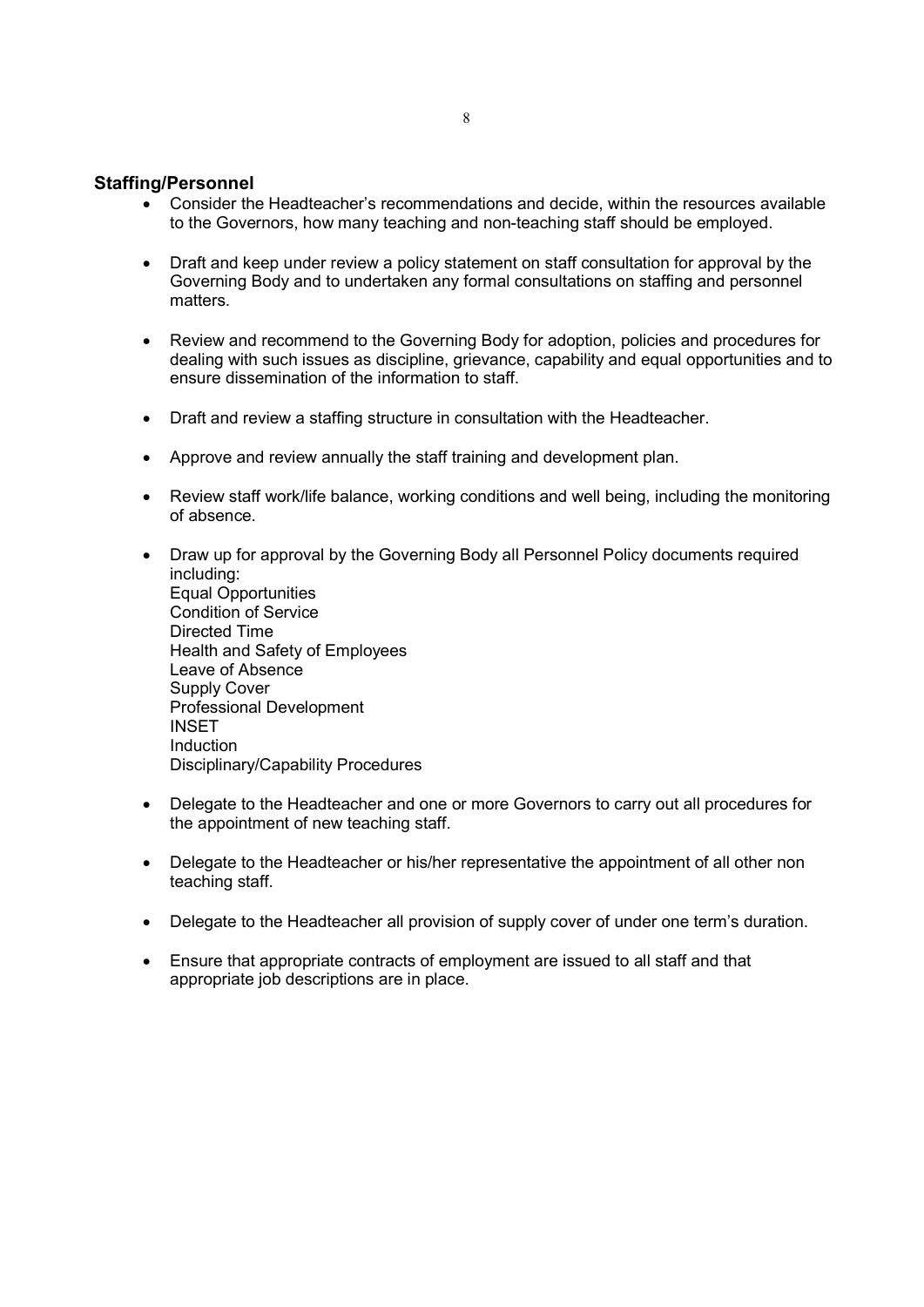## Curriculum, Quality and Standards Committee

This Committee monitors, evaluates and reviews Academy policy and practice in relation to curriculum planning, learning resources and environment, communications and publications.

## MEMBERSHIP:

4. The Committee shall consist of a minimum of three Governors, plus the Headteacher and the Academy Business Lead.

5. The Committee shall have such co-opted non-voting members as the Governing Body shall appoint. It is the aim of the Committee that each meeting shall usually have a coopted member invited who will be able to contribute to the business of the meeting.

6. The number of voting members at any one meeting must exceed that of non-voting members.

## QUORUM:

The quorum shall be three Governors, and does not include the Headteacher.

## MEETINGS:

- 3. The Committee shall meet at least once a term and otherwise as required.
- 4. At least one week's notice should be given when convening a meeting and Agenda's and supporting papers should be circulated five days prior to the date of the meeting.

## RESPONSIBILITIES:

- Determine curricular policy, in consultation with the Headteacher, having regard to the statutory requirements and the curriculum.
- Consider curricular issues that have implications for finance and personnel decisions and make recommendations to the relevant Committees or the Governing Body.
- Ensure an up to date statement of the curriculum and delivery of the curriculum.
- With the assistance of the staff, provide information about how the curriculum is taught, evaluated and resourced.
- Review the policy and provision for collective worship and for Religious Education and make recommendations.
- Review the policy and provision for Sex Education and make recommendations.
- Review the policy and provision for Equal Opportunities and ensure every reasonable consideration will be given to disabled pupils as far as the construction of the building allows.